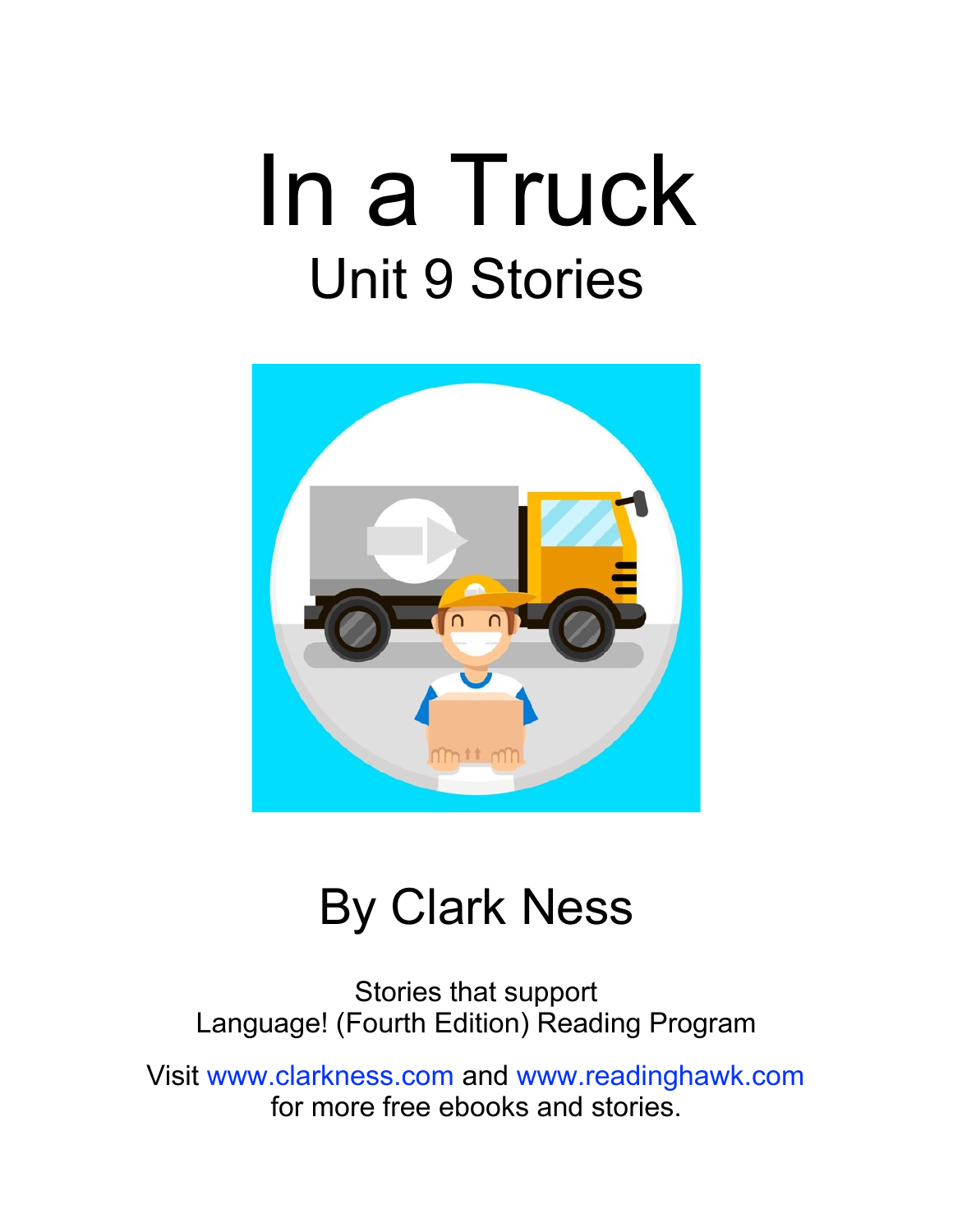## In a Truck



#### This man has a truck.

# There was a box in his truck. The man got the box out of the truck. He will drop the box off.

Story Level - Unit 9 27 words in text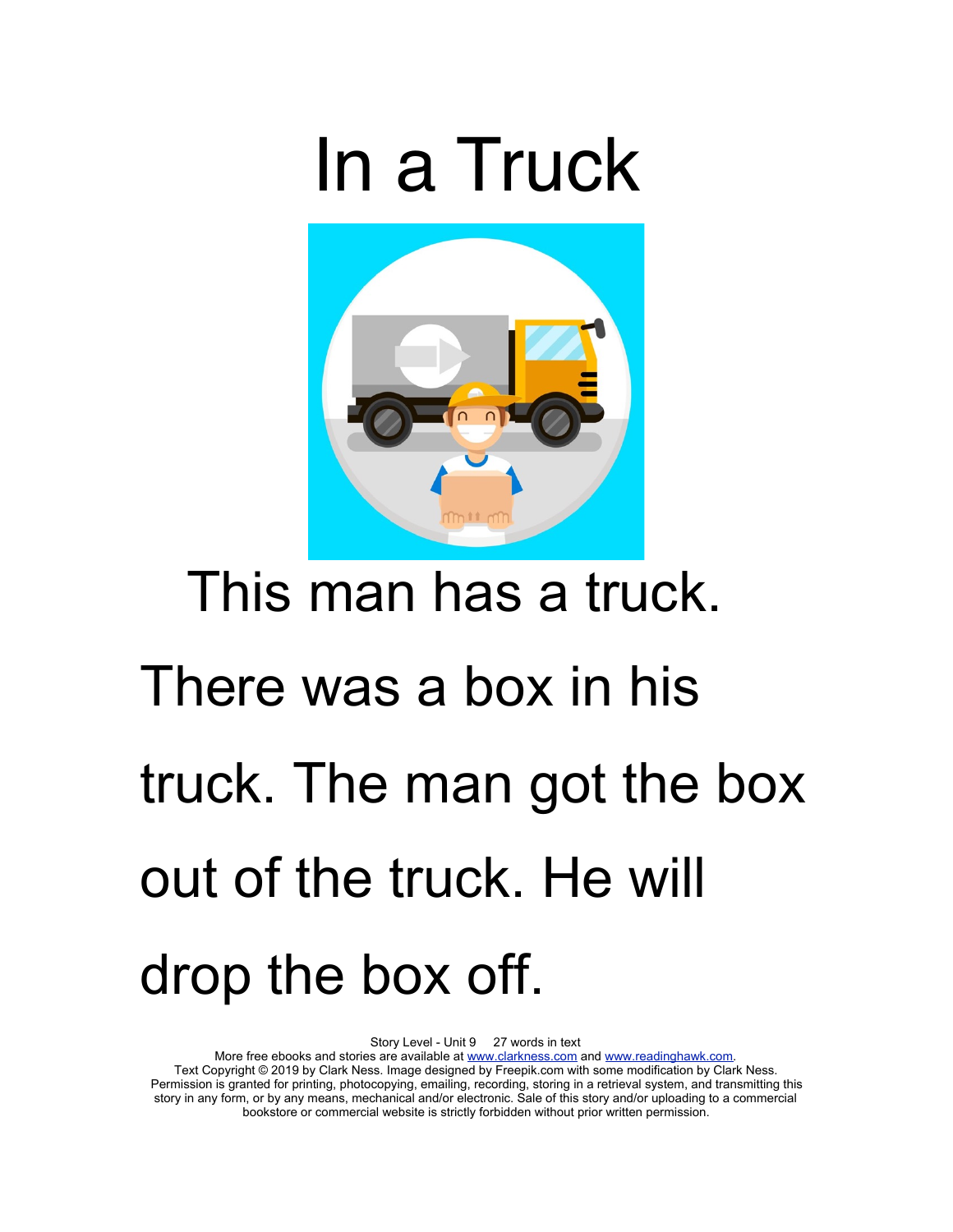# Fun Out in the Sun



#### Bell, Bud, and Rush are

#### out in the sun.

## They can jump and run. They can have fun out in the sun.

Story Level - Unit 9 22 words in text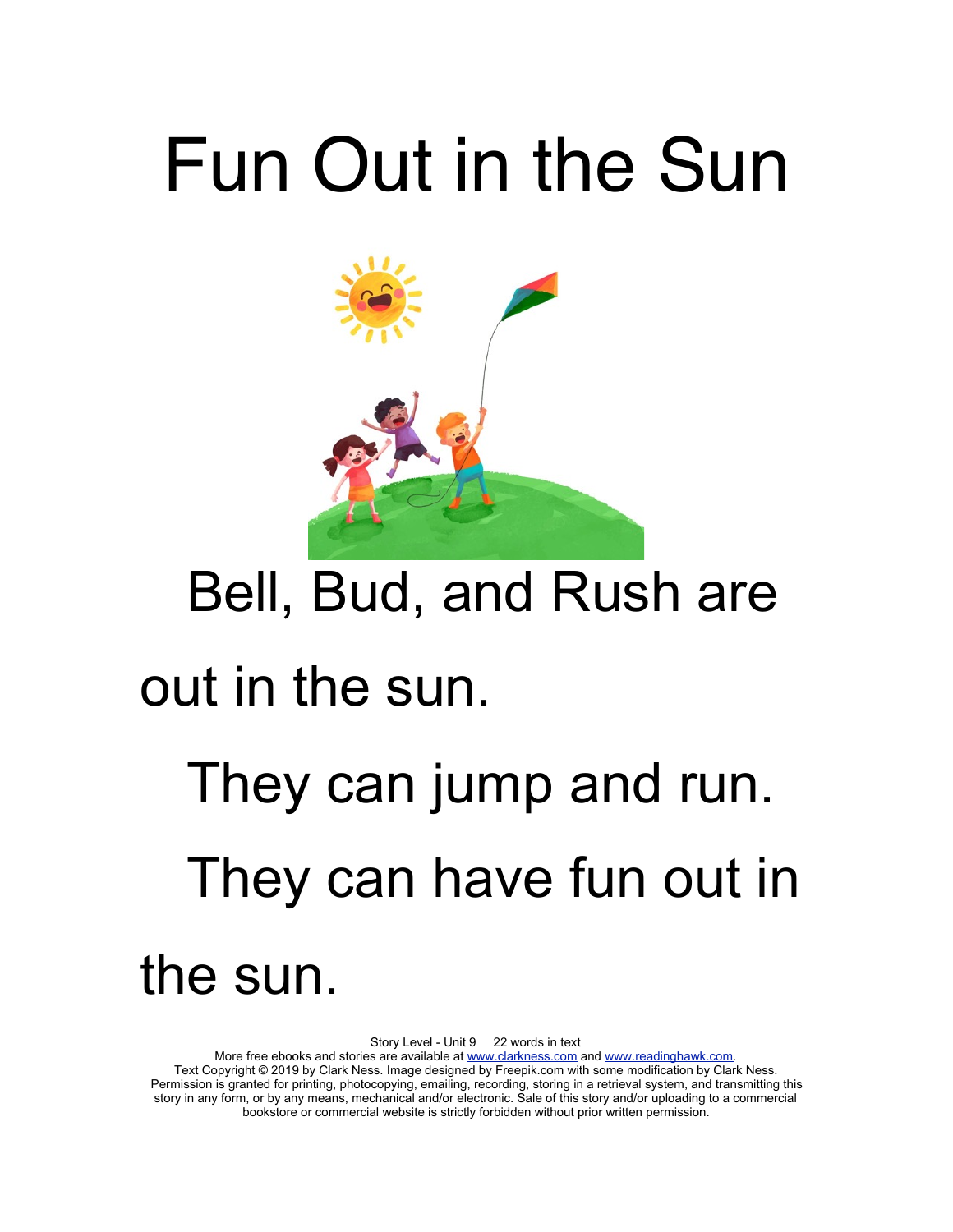#### A Pet Dove



#### This is Love.

# She has a pet dove. She held her pet dove. "This dove is soft. I love this dove," said Love.

Story Level - Unit 9 23 words in text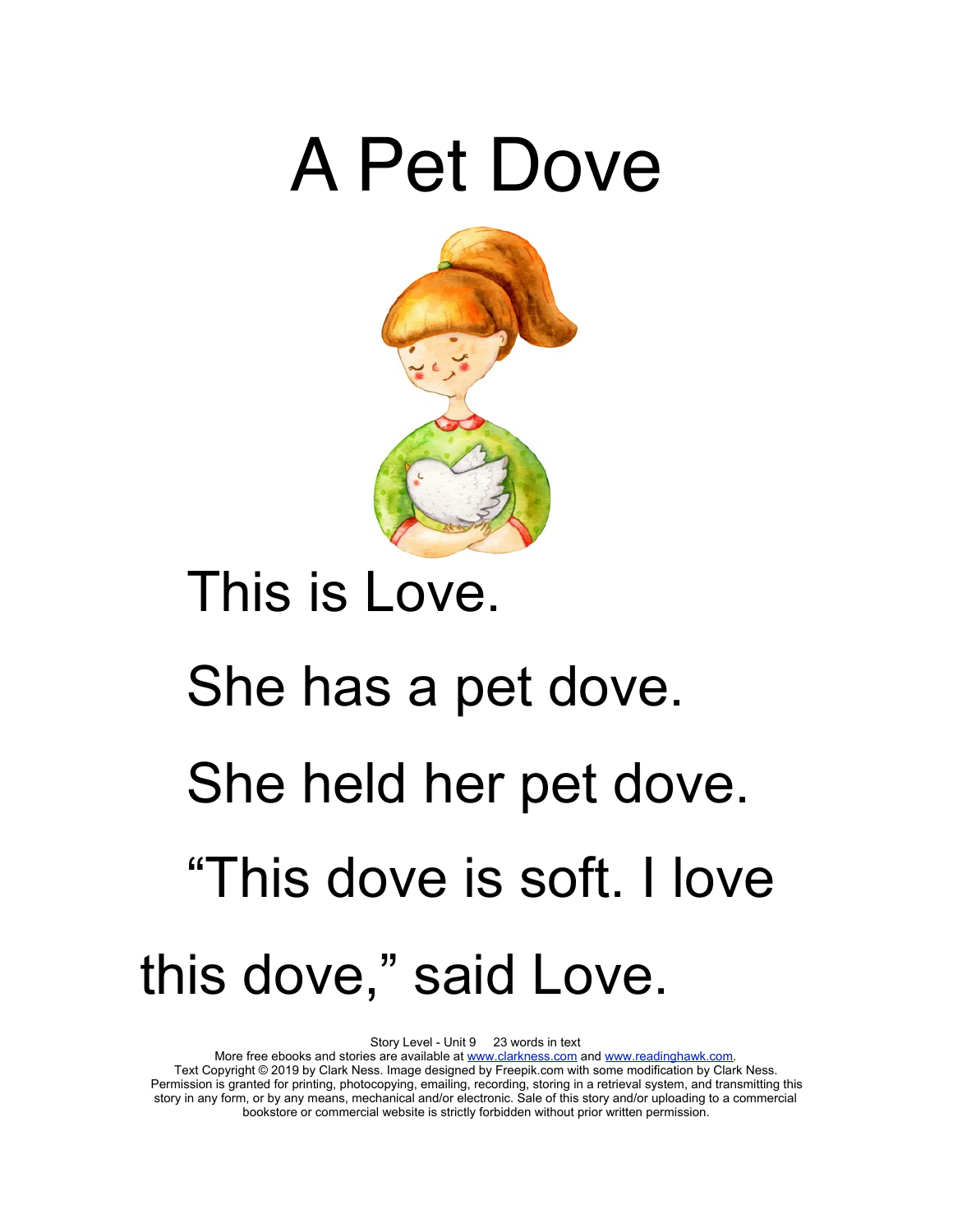

#### This is Tug.

#### He has some gum.

## "I have some gum. This gum is not too bad," said Tug.

Story Level - Unit 9 19 words in text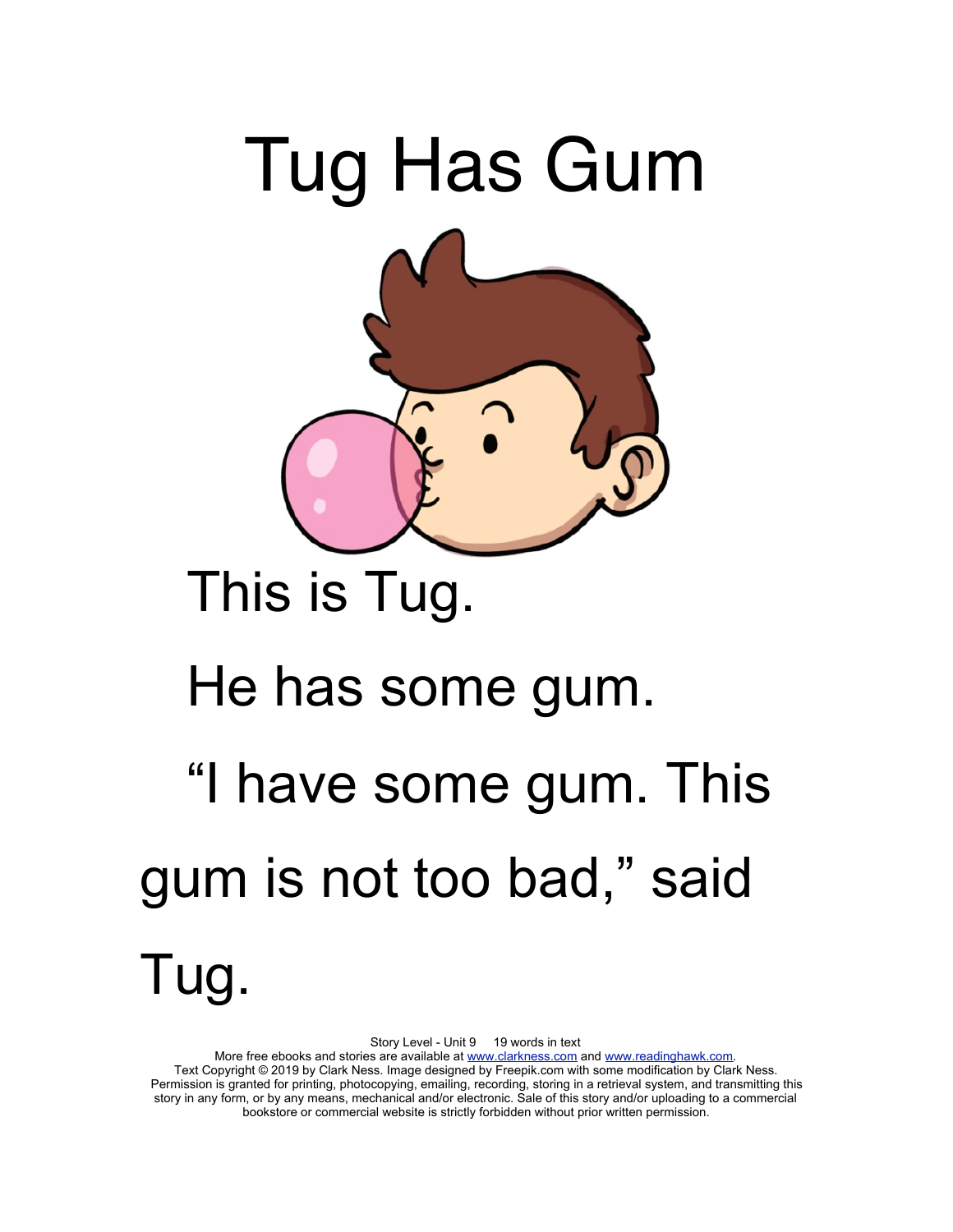# A Bug Bit Bud



#### This is Bud.

#### A bug bit Bud.

## "It was bad that a bug bit me. I wish that bug had not bit me," said Bud.

Story Level - Unit 9 25 words in text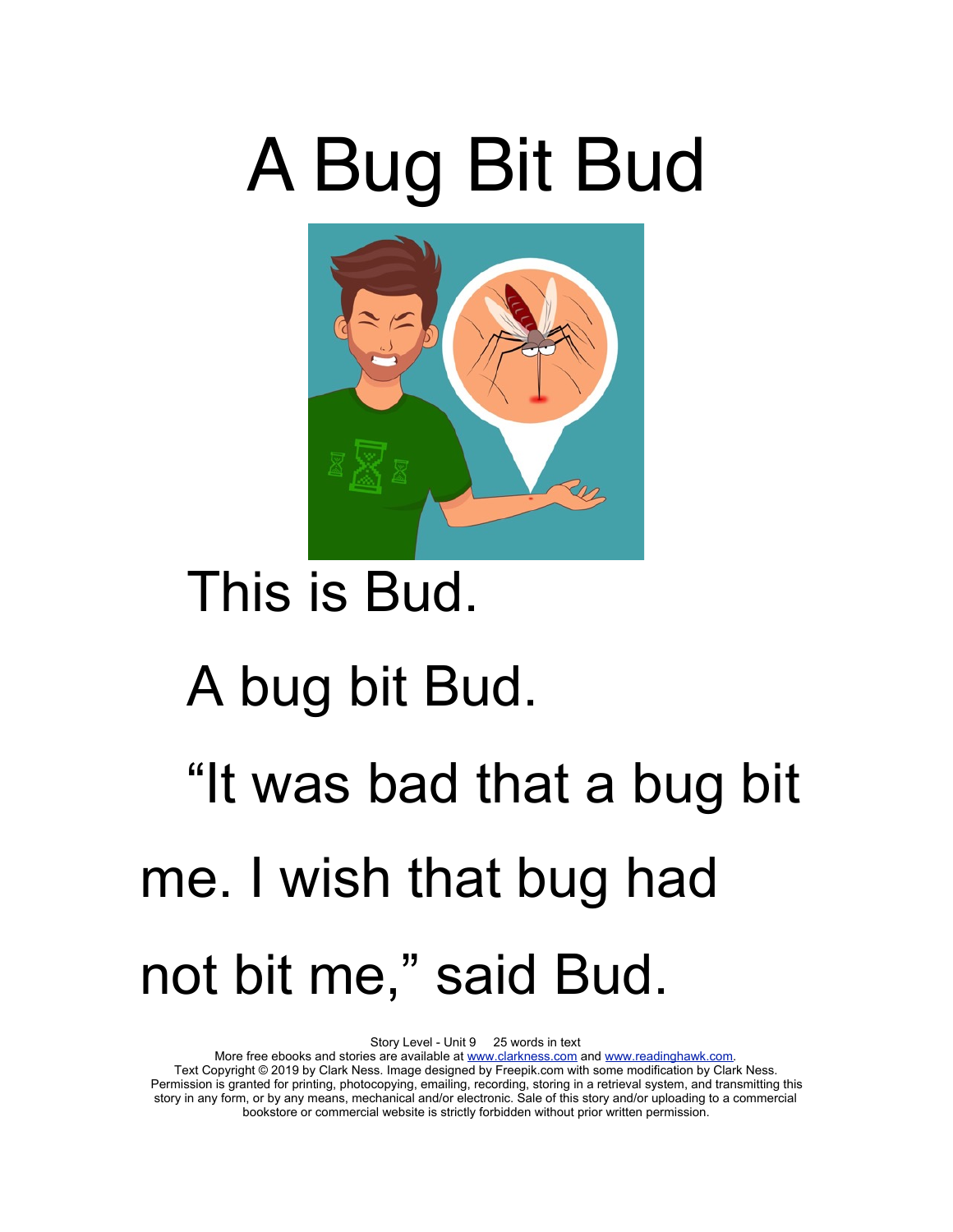

# This is Sun. Sun can run, and Sun can jump. "I can run and jump in the mud. It is fun," said Sun.

Story Level - Unit 9 23 words in text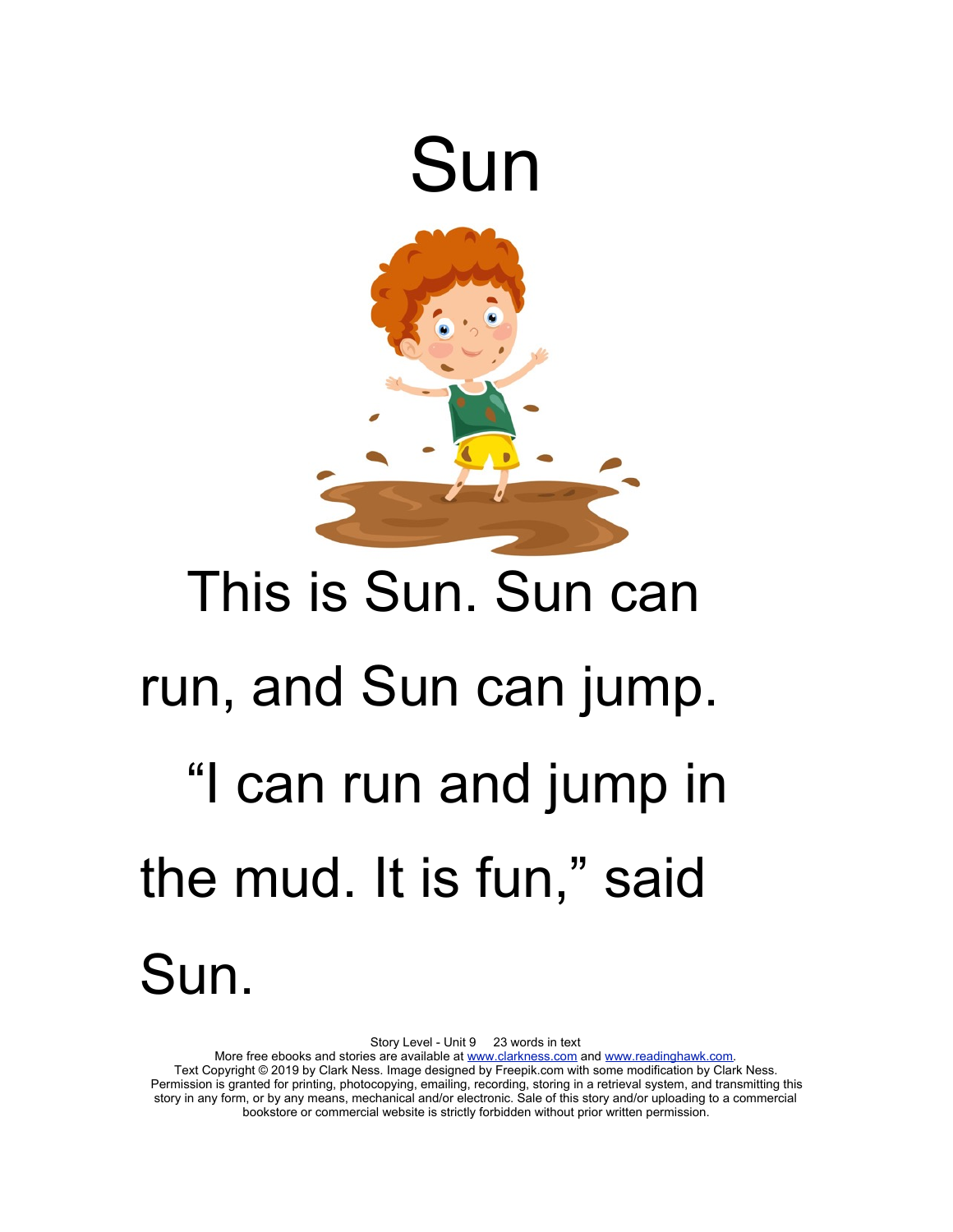## Bud and Buzz



#### "I am Bud and this is

#### Buzz," said Bud.

## "We are two men. We are two men that sit at two desks," said Buzz.

Story Level - Unit 9 24 words in text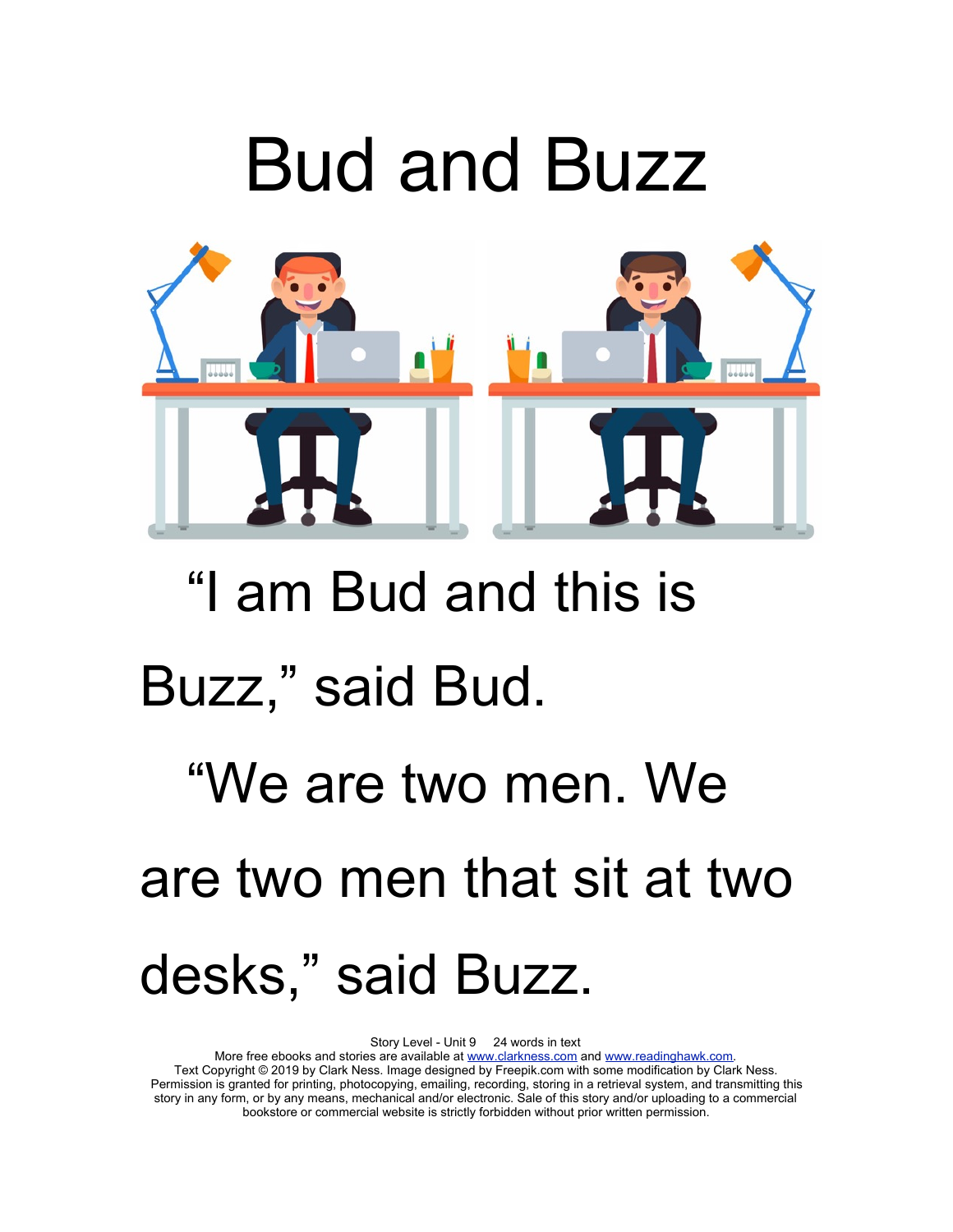# A Hug and a Kiss This is a mom. She held her son. She can give her son a hug. She can give her son a kiss. Her son

#### can get a hug and a kiss.

Story Level - Unit 9 31 words in text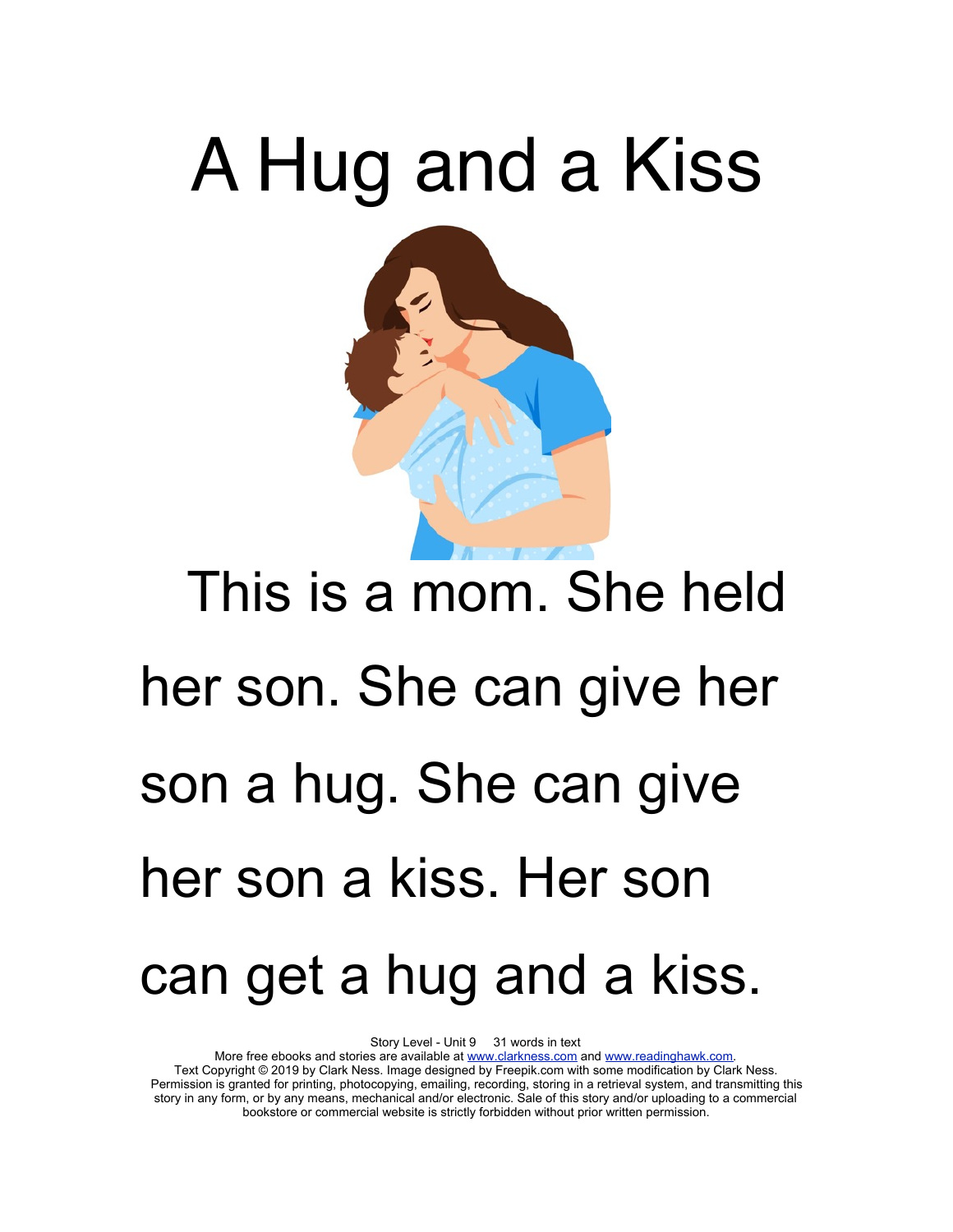# A Dog in a Bathtub



# This dog was a king. He sat in a bathtub. I think it is a bit odd for a dog to be a king and to sit in a bathtub. What do you think?

Story Level - Unit 9 34 words in text